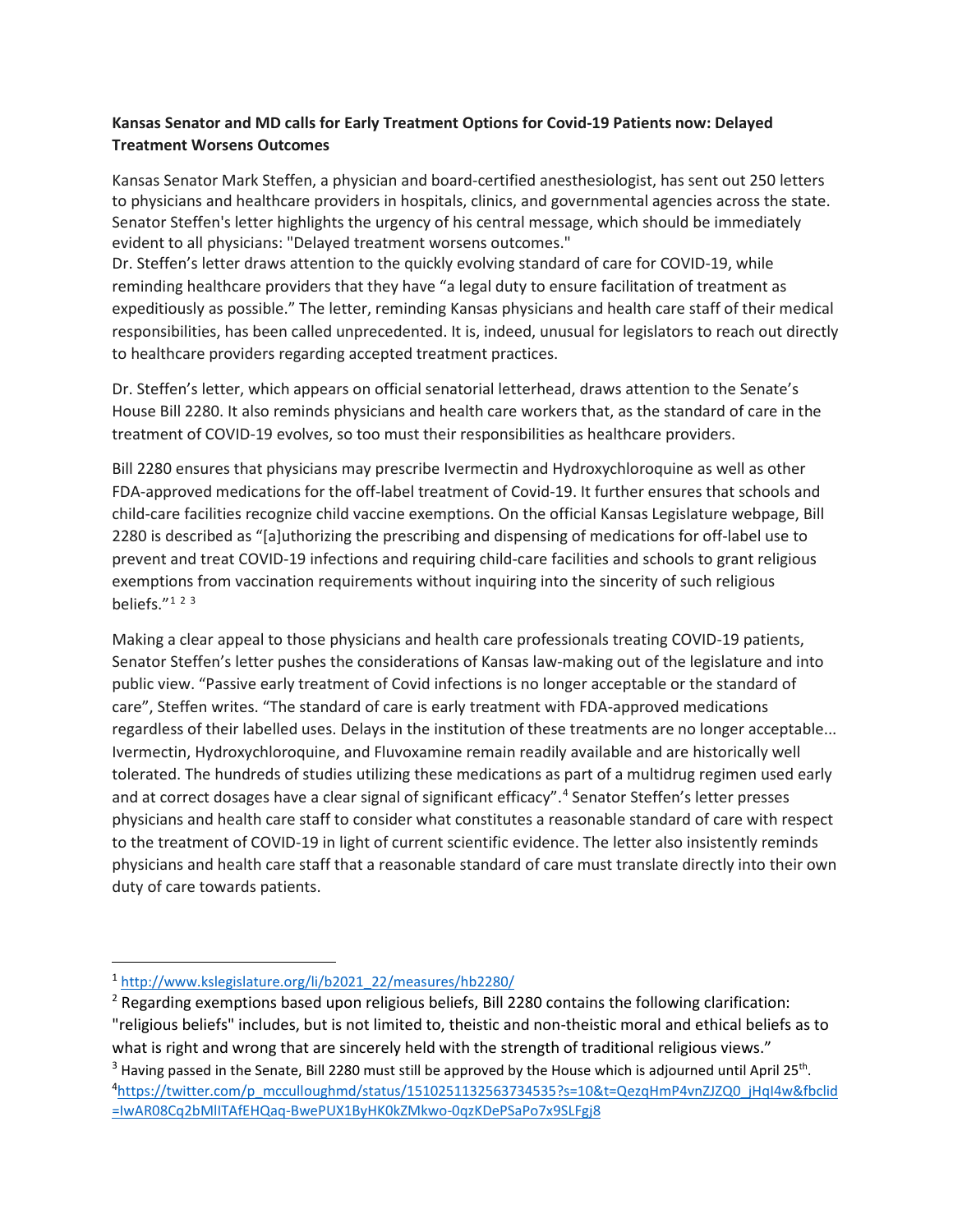**STATE CAPITOL** TOPEKA, KANSAS 66612 (785) 296-6981 mark.steffen@senate.ks.gov



MARK STEFFEN, M.D. **SENATOR 34TH DISTRICT** 3500 N. MAYFIELD RD. HUTCHINSON, KS 67502

March 31st, 2022

Dear Healthcare Provider,

As we have struggled mightily over the last two years responding to the Covid virus, one issue of particular importance has now become indelibly clear. Passive early treatment of Covid infections is no longer acceptable or the standard of care. The standard of care is early treatment with FDA-approved medications regardless of their labelled uses. Delays in institution of these treatments are no longer acceptable. The Healthcare Provider has a legal duty to ensure facilitation of treatment as expeditiously as possible. Delayed treatment worsens outcomes.

All Providers caring for those infected with Covid must have mastery of protocols heretofore considered beyond the FDA or CDC. The lack of availability of monoclonal antibodies remains problematic. Paxlovid and molnupiravir have availability and drug interaction issues as well. Ivermectin, hydroxychloroquine, and fluvoxamine remain readily available and are historically well tolerated. The hundreds of studies utilizing these medications as part of a multidrug regimen used early and at correct dosages have a clear signal of significant efficacy that can no longer be dismissed.

With the recent passage of Senate substitute for HB 2280 by the Kansas Senate Public Health and Welfare Committee and subsequently the Senate as a whole, there is no reason to think that prescribing problems will arise from pharmacist or Board of Healing Arts interference. In consultation with the legal community, indications are that "failure to treat" will now be considered "wanton disregard." As such, any perceived statutory immunity will be rendered invalid.

Providing care to the ill is difficult yet rewarding when done correctly and with a patientfirst approach. I wish you the very best as our treatment of Covid becomes more sophisticated.

Sincerely

Senator Mark B. Steffen, M.D.

**Educational Resources-**

- 1) Association of American Physicians and Surgeons- A Guide to Home-Based Covid Treatment PDF e-booklet
- 2) FLCCC Alliance- https://covid19criticalcare.com/covid-19-protocals/
- 3) Dr. Peter McCullough Early Treatment Protocol 2022